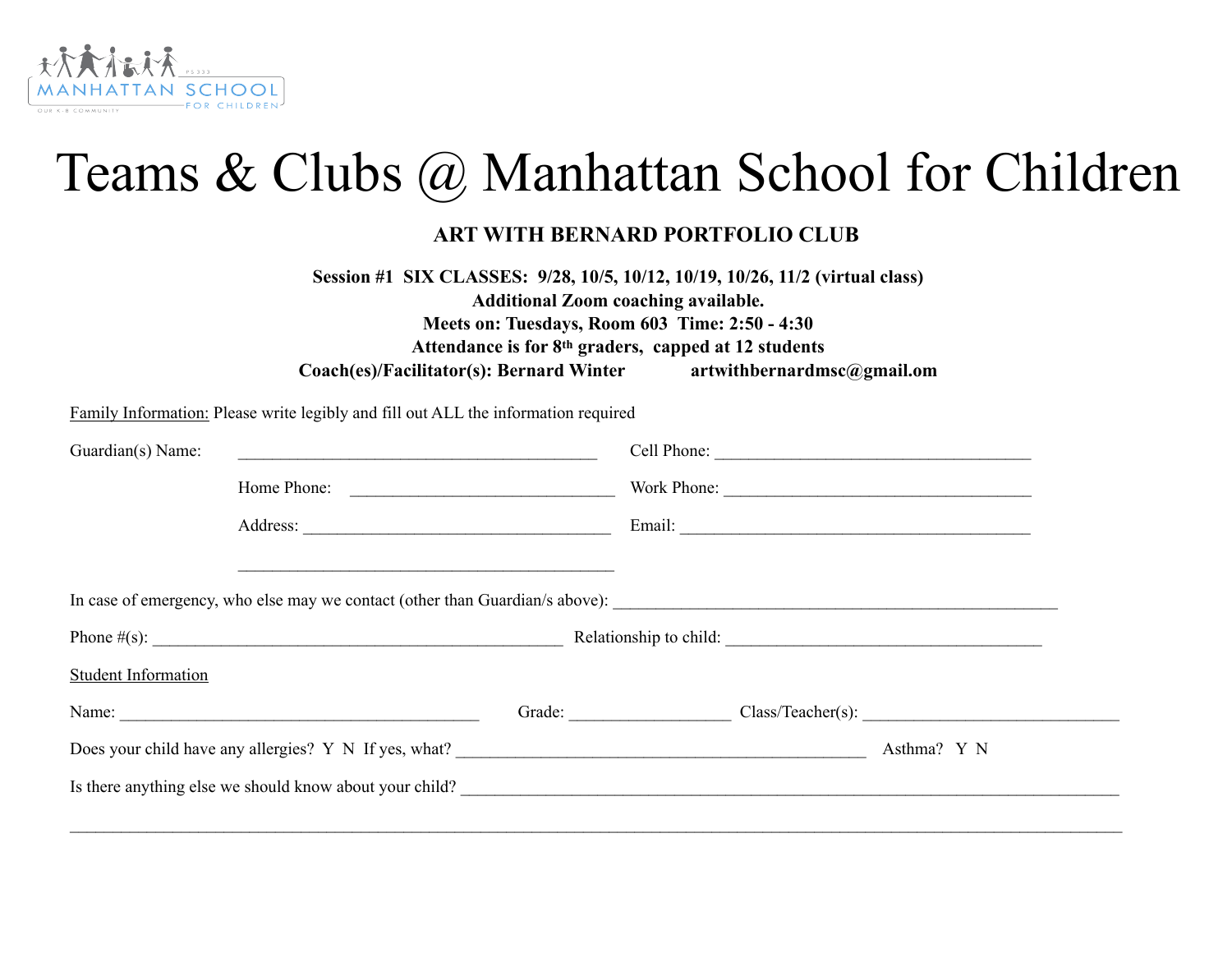Please turn the page for cost and payment information, and read & sign the Team & Clubs Release Form.

**Return this form with your payment to the MAIN OFFICE Attention: Tatiana Hoover** ps 333 our k-8 community

## **School** Teams & Clubs  $\omega$  Manhattan School for Children

**The cost for this activity is \$120**. (\$15 x 6 a class plus a \$30 materials fee.) We expect each family to contribute something towards the cost of the activity. You may:

| Pay the entire amount of \$120 (make checks payable to The Friends of the Manhattan School for Children) |  |
|----------------------------------------------------------------------------------------------------------|--|
|                                                                                                          |  |

| Pay $\frac{1}{2}$ now \$60 and \$60 by the following date | or pay $$120$ in installments of $$$ | each week/month. |
|-----------------------------------------------------------|--------------------------------------|------------------|
|                                                           |                                      |                  |

| Pay \$ |  | , a portion of the cost. Friends of MSC will provide a scholarship to cover the remaining balance. |  |
|--------|--|----------------------------------------------------------------------------------------------------|--|
|        |  |                                                                                                    |  |

We/I would like to sponsor a student(s) by contributing the following amount  $\frac{1}{2}$  towards MSC Teams & Clubs Scholarship(s).

## **Parental Permission for Activity**

- 1. I give permission for my child to participate in all activities related to the MSC Teams & Clubs Program, including traveling to away games, practice, club activities and trips.
- 2. MSC has the unrestricted right to terminate this student's enrollment in the sports/clubs program at its sole discretion. In the event of such termination due to student's behavior, MSC is not obligated to refund tuition or any unused amount of the tuition.
- 3. I hereby consent for my child to participate in the taking of photographs, movies or video tapes, participation in interviews and the use of quotes by MSC for use and reuse of said products for non-profit purposes including use in print, on the internet, and all other forms of media.
- 4. MSC has permission to treat my child for routine, minor injuries (such as scrapes and bruises). In the event that a parent/guardian cannot be contacted in an emergency, MSC has permission to have my child examined at a hospital emergency room. I understand and agree that MSC is not responsible or liable for any injury or damage that might arise out of or in connection with such authorized medical treatment.
- 5. I also hereby release MSC and the New York City Dept. of Education and its agents and employees from all claims, demands and liabilities whatsoever in connection with MSC Teams & Clubs Program.

| Signature:                                                                                                                          | Print Name: | Date: |  |  |  |
|-------------------------------------------------------------------------------------------------------------------------------------|-------------|-------|--|--|--|
| Along with the guardian(s) on the front of this agreement, I also grant permission for the following person(s) to pick up my child: |             |       |  |  |  |
| Print Name:                                                                                                                         | Phone#:     |       |  |  |  |
| Print Name:                                                                                                                         | Phone#:     |       |  |  |  |